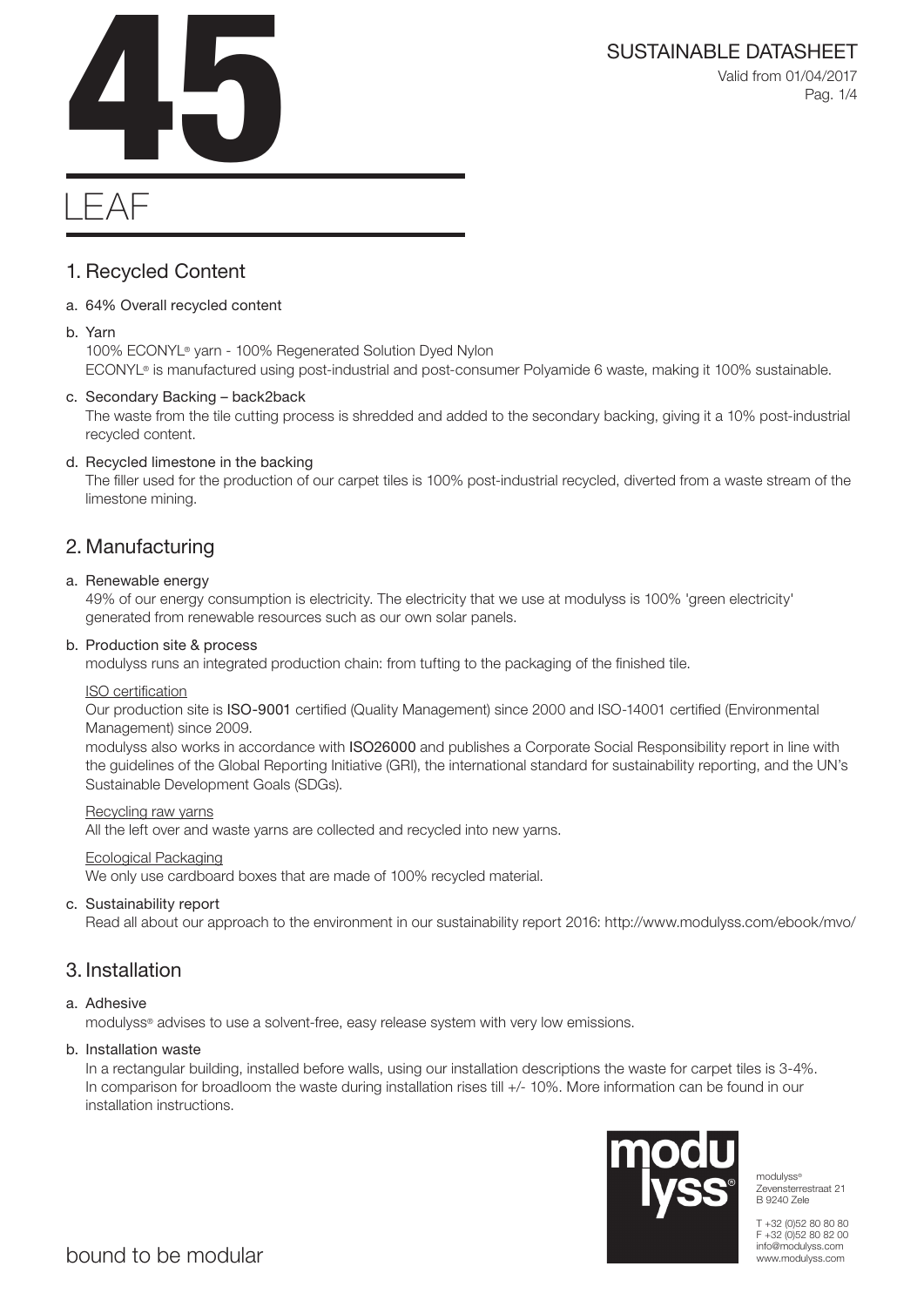### SUSTAINABLE DATASHEET

```
4. End of Life
```
product: Leaf Pag. 2/4

### a. Re-use

At the end of life, after cleaning, carpet tiles can be re-used in non-critical areas, to extend the product life.

b. Recycling

Carpet tiles can be used as raw material for the backing of new carpet tiles in our back2back program.

c. CARE

Partnership modulyss®/Vanheede Environment Group in which carpet tiles are converted into secondary fuel to reduce  $\mathrm{CO}_2$  emissions significantly. The minerals are extracted from the carpet tiles and recycled into raw material for the cement production industry, which results in  $\pm$  50% recycling of our carpet tiles.

### 5. Voc's & Chemical Substances

This product fulfills the testing criteria for emissions of:

- a. DIBT (DE) Deutsche Institute für BauTechnik TVOC28<1,0 mg/m³ This product is DIBT-certified, Abz-nummer Z-156.601-604.
- b. CRI (US and international)

Carpet & Rug Institute Compliant to the requirements of Green Label Plus, GLP 1100 (see LEED®, point 6.b)

c. GUT (DE)

Gemeinschaft Umwelfreundlicher Teppichboden

TVOC28<100 μg/m³

This product meets the GUT-criteria, GUT-license number BDC3F1C7. These criteria include VOC tresholds, odour and chemical substances.

d. REACH (EU)

modulyss® complies with the strict European REACH standards.

e. Sundahus (SE)

SundaHus Miljödata is a system of health and environmental assessment of products in the construction and real estatebusinesses. The core of the system is a database of substances, materials and products. B-rating.

f. M1 (FI)

This certificate is granted by the Building Information Foundation RTS sr. The aim of the classification is to enhance the development and the use of low-emitting building materials to create a healthy indoor environment.

## 6. Environmental Product Declaration (EPD)

An EPD is a standardized way to provide information on the environmental impact of a product during the entire life. They include information on the environmental impact of raw material extraction and production, energy use and efficiency, content of materials and chemical substances, emissions to air, soil and water and waste generation. A product-specific EPD in accordance with the ISO14025 and EN15804, is available for this product. The EPD-declaration-number is EPD-MOD-20170096-CBC1-EN.



modulyss® Zevensterrestraat 21 B 9240 Zele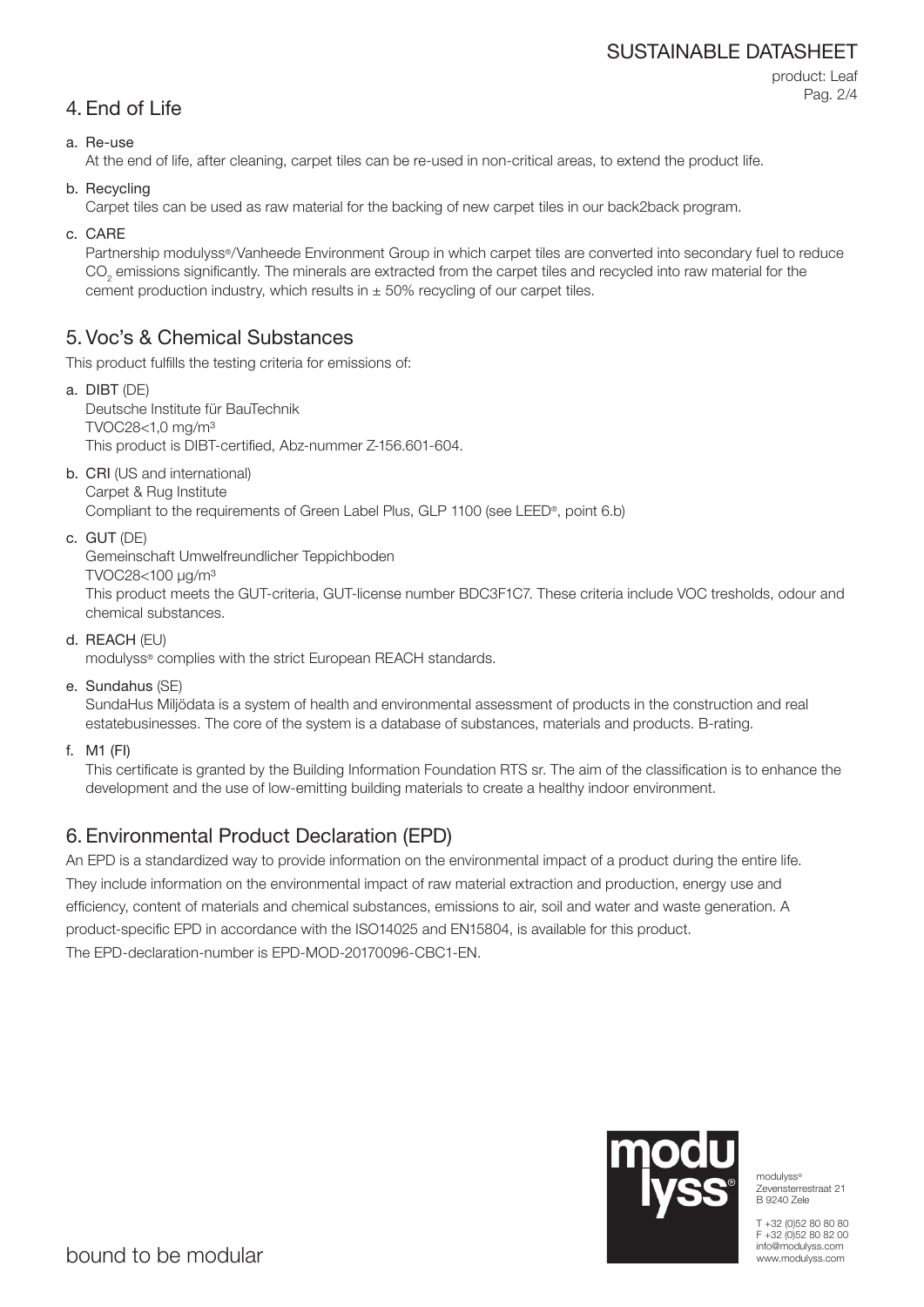### 7. Compliance to Green Building Certifications

product: Leaf Pag. 3/4

### a. BRE Global (UK)

Building Research Establishment This product can contribute towards credits in:

### Hea 02 – Indoor Air Quality

To recognise and encourage a healthy internal environment through the specification and installation of appropriate ventilation, equipment and finishes.

- Use of a low-emission adhesive on installation (BN EN 13999-1:2007) can contribute to this credit.
- modulyss® carpet tiles meet the requirements of EN14041, including E1 classification for formaldehyde emissions, and can contribute to the credit for a healthy indoor air quality.

#### Hea 05 – Acoustic performance

To ensure the buildings' acoustic performance including sound insulation meet the appropriate standards for its purpose. This product is highly sound-absorbent. It reduces contact noise by 26 decibels (ΔL<sub>w</sub> - ISO 10140) and has an absorption coefficient of 0.20 (ISO 354).

#### MAT 1 – Life Cycle Impact

#### BREEAM Rating Offices

#### Certificate ENP 428 am, A rating - Eco Point score 0,276

To recognise and encourage the use of construction materials with a low environmental impact (including embodied carbon) over the full life cycle of the building. For more information on the Green Guide to Specification visit www.bre. co.uk/greenguide or www.greenbooklive.com

#### MAT 5 – Designing for Robustness

To recognise and encourage adequate protection of exposed elements of the building and landscape, therefore minimising the frequency of replacement and maximising materials optimisation. This product satisfies the requirements of EN1307 classification, class 33 - LC2 for intensive use in a contract environment.

#### WST 01 – Construction Waste Management

To promote resource efficiency via the effective management and reduction of construction waste. This product can contribute to waste reduction on site. See item 3, installation, for more details. Concerns cutting waste on installation of carpet tiles.

#### b. LEED (US and international)

Leadership in Energy and Environmental Design modulyss products can contribute to the following LEED v4 credits:

- MR credit: Interiors Life-Cycle Impact Reduction
- MR credit: Building product disclosure and optimization Environmental Product Declarations

MR credit: Building product disclosure and optimization - Sourcing of raw materials MR4 Post-Industrial recycled content: 55% MR4 Post-Consumer recycled content: 9%

- MR credit: Building product disclosure and optimisation Material ingredients
- MR credit: Construction and demolition waste management
- EQ credit: Low emitting materials
- EQ credit: Indoor air quality assesment
- EQ credit: Acoustic performance.

Products are not reviewed under LEED, LEED credit requirements cover the performance of materials in aggregate, not the performance of individual products of brands. For more information on LEED, visit www.usgbc.org/contact

c. HQE (FR)

### Haute Qualité Environnementale

In 2005 modulyss® was awarded the HQE certificate by FDES in accordance with NF P01 010. This product can contribute to seven of the 13 HQE targets as follows:



modulyss® Zevensterrestraat 21 B 9240 Zele